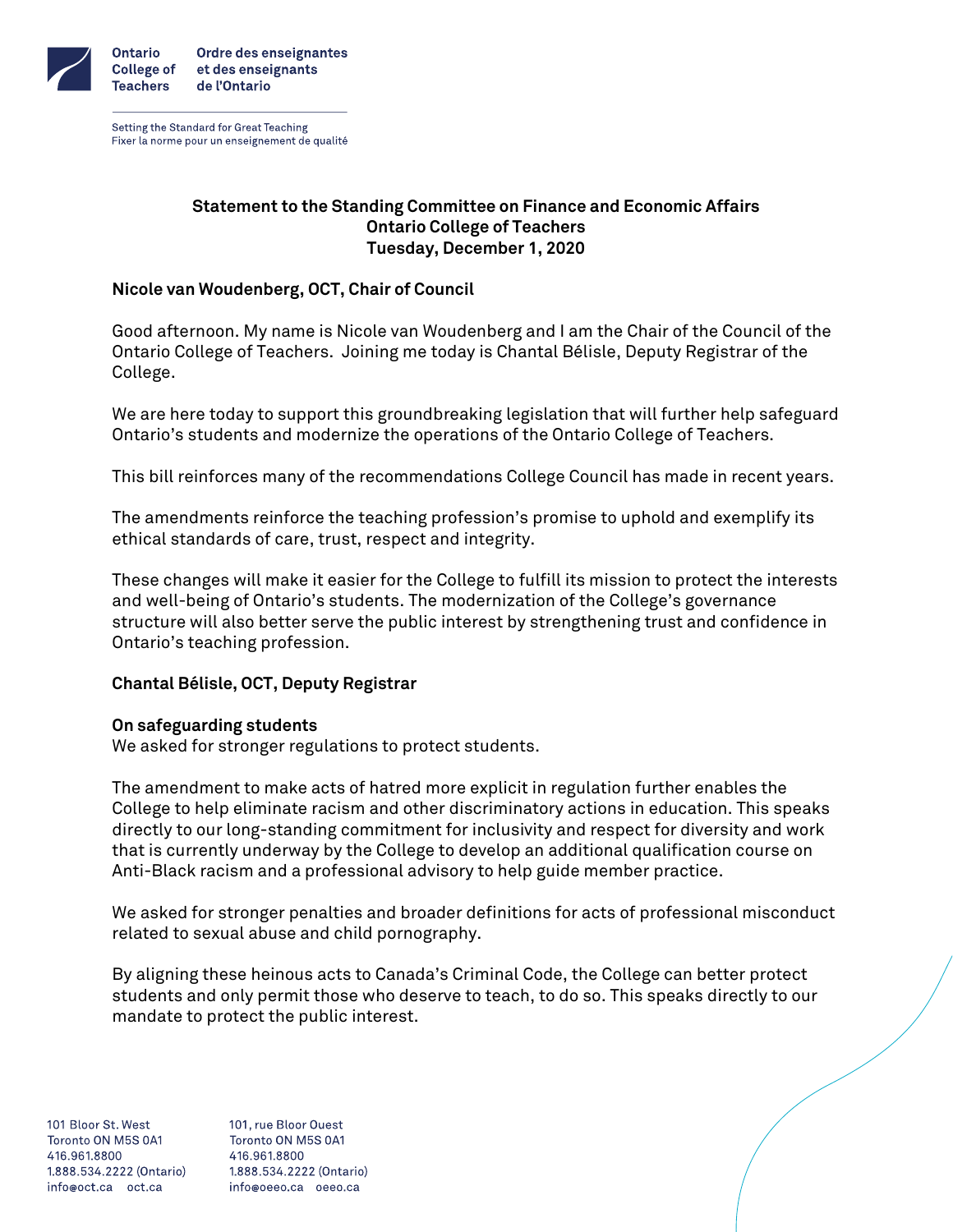And creating a proactive sexual abuse prevention program parallels the College's focus on furthering teacher education. The program will articulate educational requirements for College members and provide clear guidelines for the conduct of members with students.

We asked for the ability to ensure accuracy during our investigation and hearings process.

By making it possible for the College to order medical assessments during the investigation committee stage, we can ensure matters will be properly referred to the appropriate adjudicative committee. This underscores our commitment to fairness, timeliness and efficiency in resolving discipline matters.

We asked to keep all discipline decisions public. By enabling us to do so, the College strengthens its commitment to public accountability and transparency.

We are confident that these changes to the *Ontario College of Teachers Act* will enable the College to meet its mandate to protect Ontario's students.

#### **Nicole van Woudenberg, OCT, Chair of Council**

#### **On governance**

The Ontario College of Teachers is Canada's largest self-regulatory body. We continue to be at the forefront of professional regulation in Ontario as well as nationally and internationally.

We are committed to continuous improvement, which is why we commissioned an independent report two years ago to find efficiencies in our governance structure. The review informed our Council's recommendations to the government and have resulted in most of the proposed legislative changes you are considering today.

The benefits to the College, the public interest and Ontario Certified Teachers are numerous.

The College's raison d'être is to protect the public interest, and the new governance model will support the College's efforts in this regard.

The equal representation on our Council and statutory and regulatory committees will more clearly demonstrate self-regulation by including members of the profession and members of the public working together to set the direction in the public interest.

The new structure will enable more individuals to be involved in our work as Council and committee members will be distinct from each other.